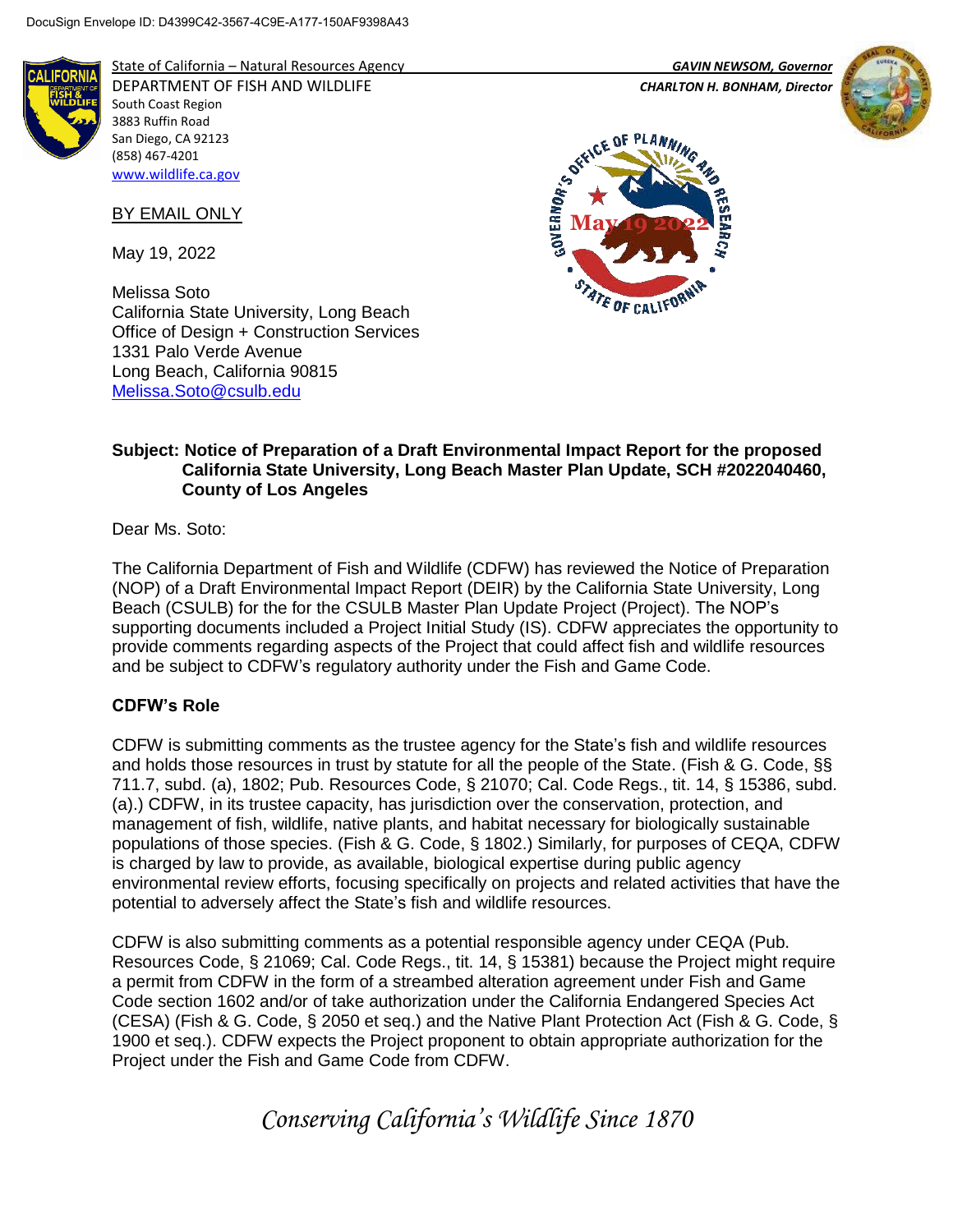Melissa Soto California State University, Long Beach May 19, 2022 Page 2 of 10

#### **Project Description and Summary**

**Objective:** The Project proposes a comprehensive update of the current campus Master Plan, last updated in 2008, to accommodate enrollment growth, campus population, and physical development of the campus through the year 2035. The Project focuses on optimizing the existing physical assets of the campus, enhancing the efficiency of facilities throughout the campus, and evolving the existing buildings and programs to accommodate future campus needs, thereby minimizing the need for net new developed square footage. The CEQA document for this Project will be evaluated at a programmatic level for use in evaluating later development activities proposed as well as a project level for specific near-term projects.

The primary strategies for implementing the Project include renovation of existing buildings, demolition and replacement of existing buildings in the same physical location, construction of new buildings, and leaving buildings in their existing location and configuration. The Project also identifies goals and strategies to improve open space, mobility, parking, sustainability, and resiliency.

**Location:** The Project site consists of the CSULB campus located within the City of Long Beach, in southern Los Angeles County, California. The City of the Long Beach is bordered by the cities of Paramount and Lakewood to the north; the Pacific Ocean to the South; the cities of Hawaiian Gardens, Cypress, and Los Alamitos, the unincorporated community of Rossmoor, and the city of Seal Beach in Orange County to the east; and the cities of Los Angeles, Carson, and Compton to the west.

#### **Comments and Recommendations**

CDFW offers the following comments and recommendations below to assist CSULB in adequately identifying, avoiding, and mitigating the Project's significant, or potentially significant, direct and indirect impacts on fish and wildlife (biological) resources. The DEIR should provide adequate and complete disclosure of the Project's potential impacts on biological resources (Pub. Resources Code, § 21061; Cal. Code Regs., tit. 14, §§ 15003, subd. (i), 15151). CDFW looks forward to commenting on the DEIR when it becomes available.

# **Specific Comments**

- 1) Jurisdictional Waters. Bouton Creek runs through the Project site and may be impacted by future development within or adjacent to the creek. As a Responsible Agency under CEQA, CDFW has authority over activities in streams and/or lakes that will divert or obstruct the natural flow, or change the bed, channel, or bank (including vegetation associated with the stream or lake) of a river or stream or use material from a streambed. For any such activities, the project applicant (or "entity") must provide written notification to CDFW pursuant to Fish and Game Code Section 1600 *et seq*.
	- a) Analysis and Disclosure. In preparation of the Project's DEIR, CDFW recommends the DEIR include a stream delineation and evaluation of impacts on any river, stream, or lake. The delineation should be conducted pursuant to the USFWS wetland definition adopted by CDFW (Cowardin *et al*. 1979). The DEIR should discuss the Project's potential impact on streams including impacts on associated natural communities. Potential impacts may include changes to drainage pattern, runoff, and sedimentation.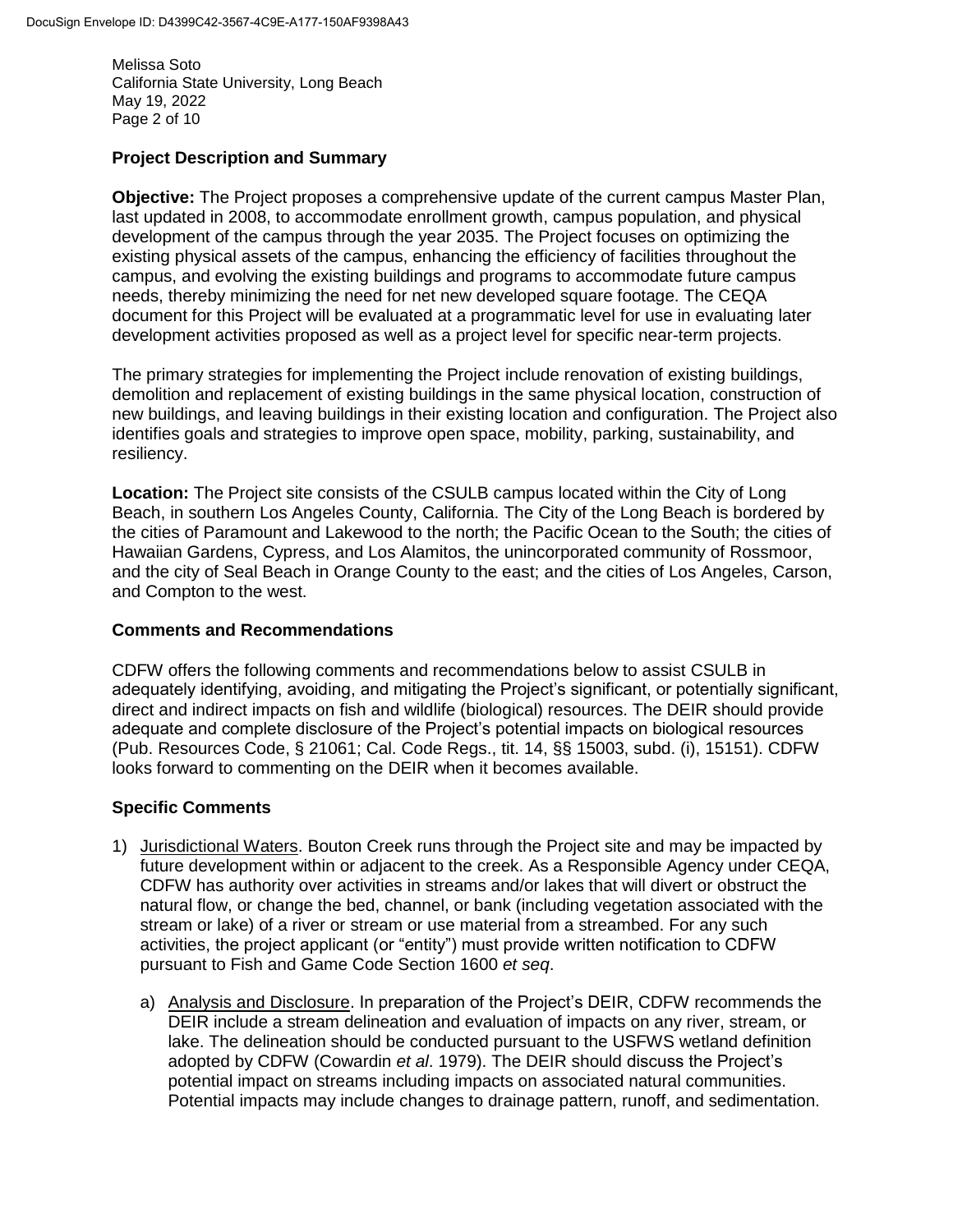Melissa Soto California State University, Long Beach May 19, 2022 Page 3 of 10

> The DEIR should include a map of where Project development and rezoning could occur overlaid on streams.

- b) Lake and Streambed Alteration Agreement. CDFW's issuance of a Lake and Streambed Alteration (LSA) Agreement for a project that is subject to CEQA will require CEQA compliance actions by CDFW as a responsible Agency. As a Responsible Agency, CDFW may consider the environmental document of the local jurisdiction (Lead Agency) for the Project. To minimize additional requirements by CDFW pursuant to section 1600 *et seq.* and/or under CEQA, the environmental document should fully identify the potential impacts to the stream or riparian resources and provide adequate avoidance, mitigation, monitoring, and reporting commitments for issuance of the LSA Agreement. Please visit CDFW's [Lake and Streambed Alteration Program](https://wildlife.ca.gov/Conservation/Environmental-Review/LSA) webpage for information about LSA Notification (CDFW 2022).
- 2) Nesting Birds. There are trees and shrubs within the Project site that could support nesting birds. Project activities occurring during the nesting bird season, especially in areas providing suitable nesting habitat, could result in the incidental loss of fertile eggs or nestlings, or nest abandonment.
	- a) Protection Status. Migratory nongame native bird species are protected by international treaty under the Federal Migratory Bird Treaty Act (MBTA) of 1918 (Code of Federal Regulations, Title 50, § 10.13). Sections 3502, 3503.5, and 3513 of the California Fish and Game Code prohibit take of all birds and their active nests including raptors and other migratory nongame birds (as listed under the Federal MBTA). It is unlawful to take, possess, or needlessly destroy the nest or eggs of any raptor.
	- b) Analysis and Disclosure. The DEIR should discuss the Project's potential impact on nesting birds and raptors. A discussion of potential impacts should include impacts that may occur during implementation of future projects facilitated by the Project resulting in ground-disturbing activities and/or vegetation removal.
	- c) Avoidance. CDFW recommends the DEIR include measures that require future projects facilitated by the Project to fully avoid impacts on nesting birds and raptors. To the extent feasible, no construction, ground-disturbing activities (e.g. mobilizing, staging, drilling, and excavating), and vegetation removal should occur during the avian breeding season which generally runs from February 15 through September 15 (as early as January 1 for some raptors) to avoid take of birds, raptors, or their eggs.
- 3) Bats. Numerous bat species are known to roost in trees and structures throughout Los Angeles County (Miner and Stokes 2005). Project-related activities may include plans to demolish currently existing structures and the construction of new structures, which could impact roosting bats. This could result in injury and/or mortality of bats, as well as loss of roosting habitat. Bats and roosts could also be impacted by increased noise, human activity, dust, and ground vibrations.
	- a) Protection Status. Bats are considered non-game mammals and are afforded protection by State law from take and/or harassment (Fish & G. Code, § 4150; Cal. Code Regs., tit. 14, § 251.1). In addition, some bats are considered a California Species of Special Concern (SSC). CEQA provides protection not only for CESA-listed species, but for any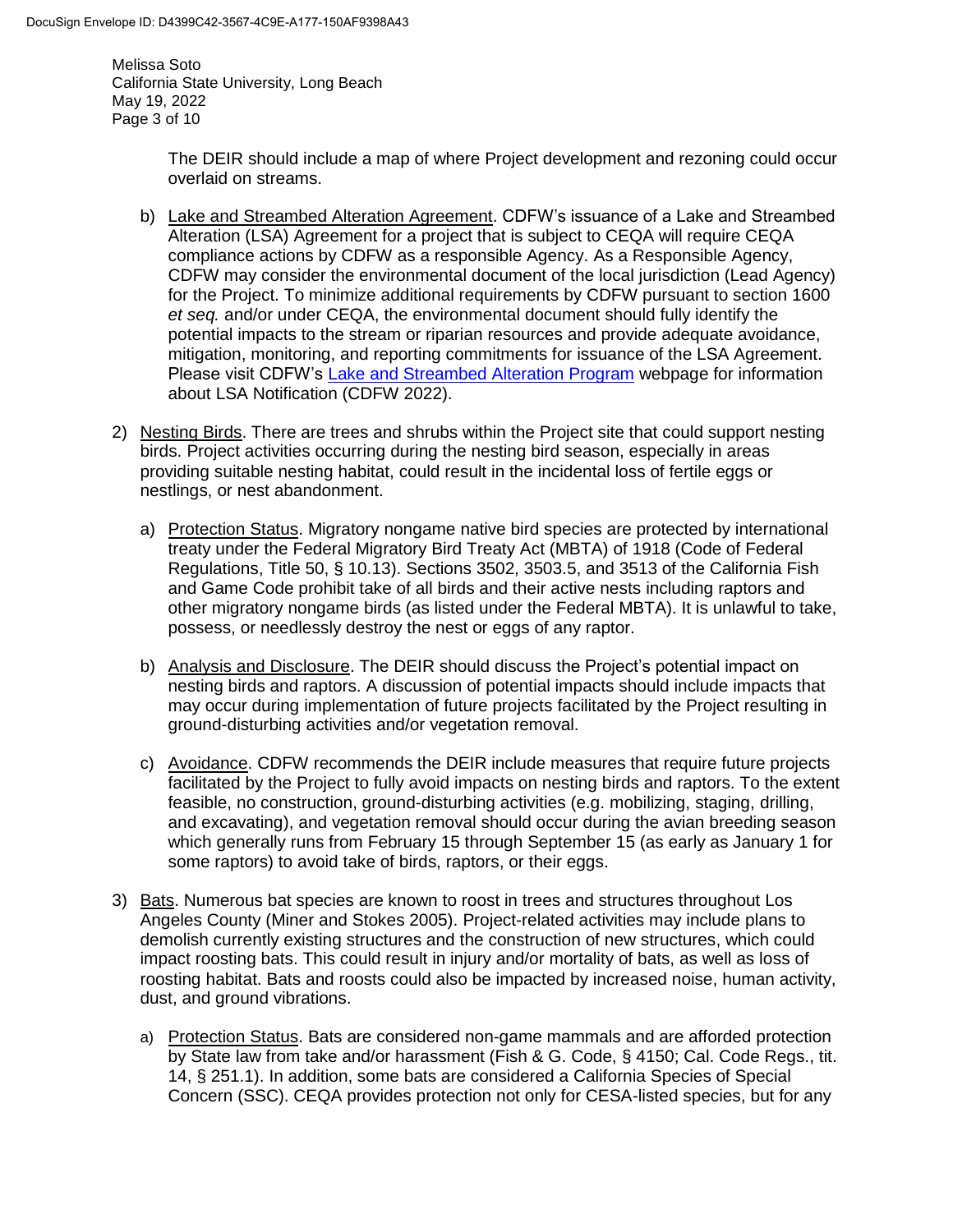Melissa Soto California State University, Long Beach May 19, 2022 Page 4 of 10

> species including but not limited to SSC which can be shown to meet the criteria for State listing. These SSC meet the CEQA definition of endangered, rare, or threatened species (CEQA Guidelines § 15065).

- b) Analysis and Disclosure. The DEIR should discuss the Project's potential impact on bats and habitat supporting roosting bats. A discussion of potential impacts should include impacts that may occur during implementation of future projects facilitated by the Project resulting in ground-disturbing activities and/or vegetation removal.
- c) Avoidance and Minimization. If the Project would impact bats, CDFW recommends the DEIR include measures that require future projects facilitated by the Project to avoid and minimize impacts on bats, roosts, and maternity roosts. Individual projects should be required to retain a qualified bat specialist identify potential daytime, nighttime, wintering, and hibernation roost sites and conduct bat surveys within these areas (plus a 100-foot buffer as access allows) to identify roosting bats and any maternity roosts. CDFW recommends using acoustic recognition technology to maximize detection of bats. The DEIR should include mitigation measures in accordance with [California Bat Mitigation](https://nrm.dfg.ca.gov/FileHandler.ashx?DocumentID=10334)  [Measures](https://nrm.dfg.ca.gov/FileHandler.ashx?DocumentID=10334) (Johnston et al. 2004) that would be implemented at a project-level.

# **General Comments**

- 1) Mitigation Measures. Public agencies have a duty under CEQA to prevent significant, avoidable damage to the environment by requiring changes in a project through the use of feasible alternatives or mitigation measures [CEQA Guidelines, §§ 15002(a)(3), 15021]. Pursuant to CEQA Guidelines section 15126.4, an environmental document "shall describe feasible measures which could mitigate for impacts below a significant level under CEQA."
	- a) Level of Detail. Mitigation measures must be feasible, effective, implemented, and fully enforceable/imposed by the lead agency through permit conditions, agreements, or other legally binding instruments (Pub. Resources Code, § 21081.6(b); CEQA Guidelines, § 15126.4). A public agency "shall provide the measures that are fully enforceable through permit conditions, agreements, or other measures" (Pub. Resources Code, § 21081.6). CDFW recommends CSULB provide mitigation measures that are specific, detailed (i.e., responsible party, timing, specific actions, location), and clear in order for a measure to be fully enforceable and implemented successfully via a mitigation monitoring and/or reporting program (Pub. Resources Code, § 21081.6; CEQA Guidelines, § 15097).
	- b) Disclosure of Impacts. If a proposed mitigation measure would cause one or more significant effects, in addition to impacts caused by the proposed Project, the DEIR should include a discussion of the effects of proposed mitigation measures [CEQA Guidelines, § 15126.4(a)(1)]. In that regard, the DEIR should provide an adequate, complete, and detailed disclosure about the Project's proposed mitigation measure(s). Adequate disclosure is necessary so CDFW may assess the potential impacts of proposed mitigation measures.
- 2) Data. CEQA requires that information developed in environmental impact reports be incorporated into a database which may be used to make subsequent or supplemental environmental determinations [Pub. Resources Code, § 21003, subd. (e)]. Accordingly,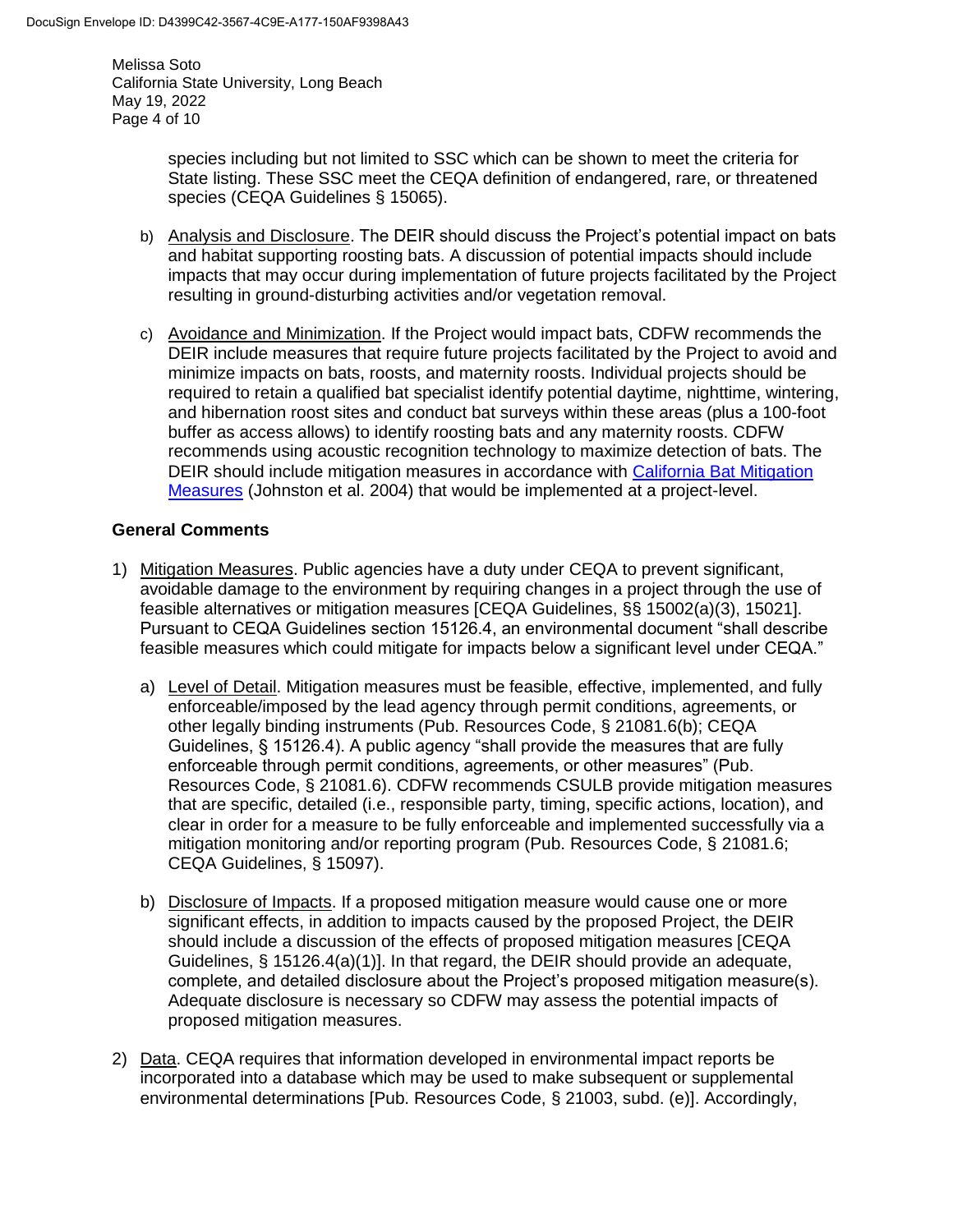Melissa Soto California State University, Long Beach May 19, 2022 Page 5 of 10

> please report any special status species and sensitive natural communities detected by completing and submitting **CNDDB Field Survey Forms** (CDFW 2022). To submit additional information on sensitive natural communities, the Combined Rapid Assessment and Releve [Form](https://wildlife.ca.gov/Data/VegCAMP/Natural-Communities/Submit) should be completed and submitted to CDFW's Vegetation Classification and Mapping Program (CDFW 2022). CSULB should ensure data collected for the preparation of the DEIR be properly submitted and with all applicable data fields filled out.

- 3) Biological Baseline Assessment. An adequate biological resources assessment should provide a complete assessment and impact analysis of the flora and fauna within and adjacent to the Project area and where the Project may result in ground disturbance. The assessment and analysis should place emphasis on identifying endangered, threatened, rare, and sensitive species; regionally and locally unique species; and sensitive habitats. An impact analysis will aid in determining the Project's potential direct, indirect, and cumulative biological impacts, as well as specific mitigation or avoidance measures necessary to offset those impacts. CDFW also considers impacts to California Species of Special Concern (SSC) a significant direct and cumulative adverse effect without implementing appropriate avoidance and/or mitigation measures. The DEIR should include the following information:
	- a) Information on the regional setting that is critical to an assessment of environmental impacts, with special emphasis on resources that are rare or unique to the region [CEQA Guidelines, § 15125(c)]. The DEIR should include measures to fully avoid and otherwise protect Sensitive Natural Communities. CDFW considers Sensitive Natural Communities as threatened habitats having both regional and local significance. Natural communities, alliances, and associations with a State-wide rarity ranking of S1, S2, and S3 should be considered sensitive and declining at the local and regional level. These ranks can be obtained by visiting the [Vegetation Classification and Mapping Program -](https://wildlife.ca.gov/Data/VegCAMP/Natural-Communities) Natural [Communities](https://wildlife.ca.gov/Data/VegCAMP/Natural-Communities) webpage (CDFW 2022);
	- b) A thorough, recent, floristic-based assessment of special status plants and natural communities following CDFW's [Protocols for Surveying and Evaluating Impacts to](https://nrm.dfg.ca.gov/FileHandler.ashx?DocumentID=18959&inline)  [Special Status Native Plant Populations and Sensitive Natural Communities](https://nrm.dfg.ca.gov/FileHandler.ashx?DocumentID=18959&inline) (CDFW 2018). Botanical field surveys should be comprehensive over the entire Project area, including areas that could be directly or indirectly impacted by the Project. Adjoining properties should also be surveyed where direct or indirect Project effects could occur, such as those from fuel modification, herbicide application, invasive species, and altered hydrology;
	- c) Floristic alliance- and/or association-based mapping and vegetation impact assessments conducted in the Project area and within adjacent areas. The [Manual of California](http://vegetation.cnps.org/)  [Vegetation,](http://vegetation.cnps.org/) second edition, should also be used to inform this mapping and assessment (Sawyer *et al.* 2009). This assessment should include adjoining habitat areas that could be directly or indirectly impacted by the Project;
	- d) A complete and recent assessment of the biological resources associated with each habitat type in the Project area and within adjacent areas. CDFW's [California Natural](https://wildlife.ca.gov/Data/CNDDB)  [Diversity Database](https://wildlife.ca.gov/Data/CNDDB) in Sacramento should be contacted to obtain current information on any previously reported sensitive species and habitat (CDFW 2022). An assessment should include a minimum nine-quadrangle search of the CNDDB to determine a list of species potentially present in the Project area. A lack of records in the CNDDB does not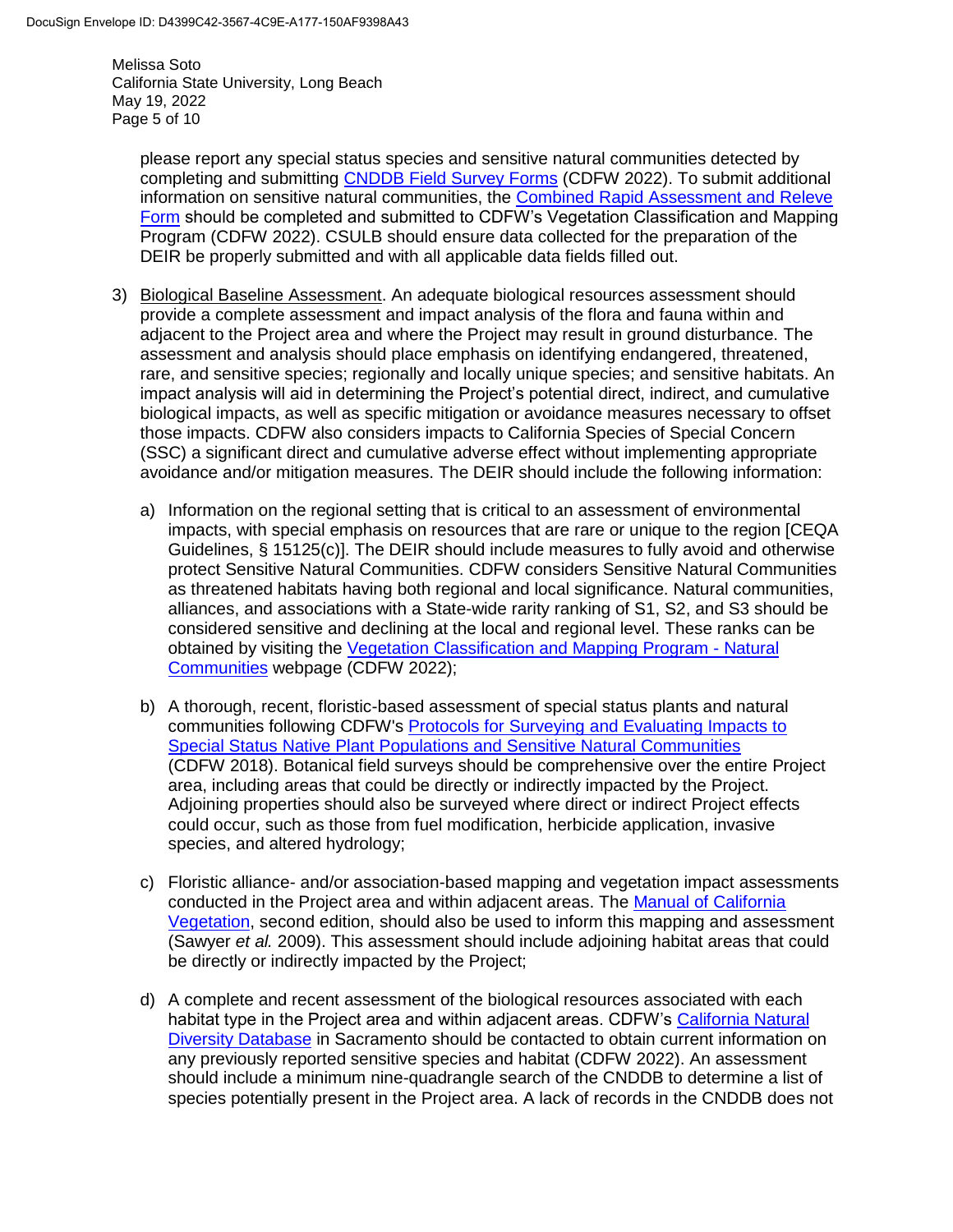Melissa Soto California State University, Long Beach May 19, 2022 Page 6 of 10

> mean that rare, threatened, or endangered plants and wildlife do not occur. Field verification for the presence or absence of sensitive species is necessary to provide a complete biological assessment for adequate CEQA review [CEQA Guidelines, § 15003(i)];

- e) A complete, recent, assessment of endangered, rare, or threatened species and other sensitive species within the Project area and adjacent areas, including SSC and California Fully Protected Species (Fish & G. Code, §§ 3511, 4700, 5050, and 5515). Species to be addressed should include all those which meet the CEQA definition of endangered, rare, or threatened species (CEQA Guidelines, § 15380). Seasonal variations in use of the Project area should also be addressed such as wintering, roosting, nesting, and foraging habitat. Focused species-specific surveys, conducted at the appropriate time of year and time of day when the sensitive species are active or otherwise identifiable, may be required if suitable habitat is present. See CDFW's Survey [and Monitoring Protocols and Guidelines](https://wildlife.ca.gov/conservation/survey-protocols) for established survey protocol for select species (CDFW 2022). Acceptable species-specific survey procedures may be developed in consultation with CDFW and U.S. Fish and Wildlife Service; and,
- f) A recent wildlife and rare plant survey. CDFW generally considers biological field assessments for wildlife to be valid for a one-year period and assessments for rare plants may be considered valid for a period of up to three years. Some projects may warrant periodic updated surveys for certain sensitive taxa, particularly if build out and project implementation could occur over a protracted time frame or in phases.
- 4) Biological Direct, Indirect, and Cumulative Impacts. The DEIR should provide a thorough discussion of direct, indirect, and cumulative impacts expected to adversely affect biological resources with specific measures to offset such impacts. The DEIR should address the following:
	- a) A discussion regarding Project-related indirect impacts on biological resources, including resources in nearby public lands, open space, adjacent natural habitats, riparian ecosystems, and any designated and/or proposed or existing reserve lands [e.g., preserve lands associated with a Natural Community Conservation Plan (Fish & G. Code, § 2800 et. seq.)]. Impacts on, and maintenance of, wildlife corridor/movement areas, including access to undisturbed habitats in areas adjacent to the Project, should be fully analyzed and discussed in the DEIR;
	- b) A discussion of both the short-term and long-term effects of the Project on species population distribution and concentration, as well as alterations of the ecosystem supporting those species impacted [CEQA Guidelines, § 15126.2(a)];
	- c) A discussion of potential adverse impacts from lighting, noise, temporary and permanent human activity, and exotic species, and identification of any mitigation measures;
	- d) An analysis of impacts from proposed changes to land use designations and zoning, and existing land use designation and zoning located nearby or adjacent to natural areas that may inadvertently contribute to wildlife-human interactions. A discussion of possible conflicts and mitigation measures to reduce these conflicts should be included in the DEIR; and,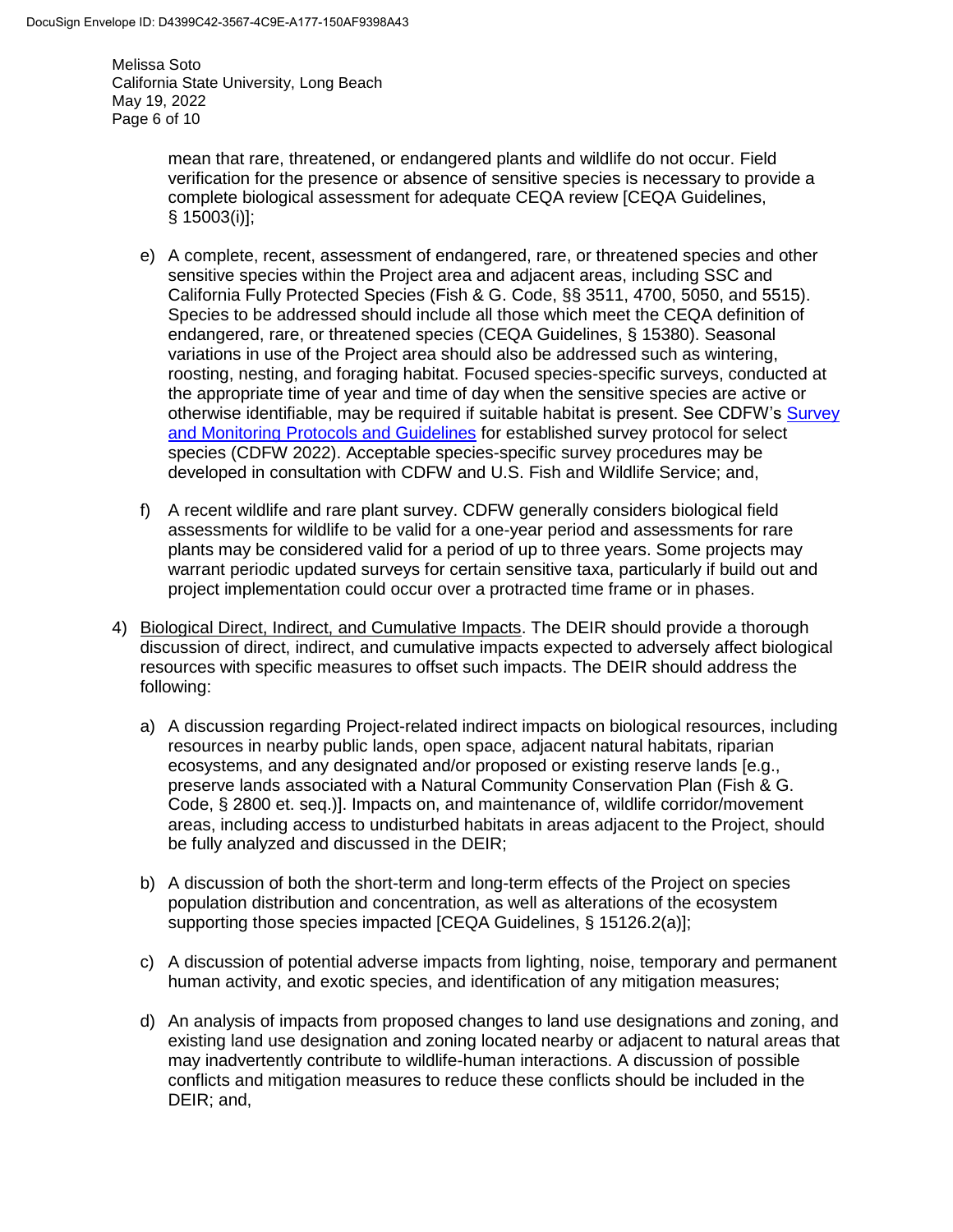Melissa Soto California State University, Long Beach May 19, 2022 Page 7 of 10

- e) A cumulative effects analysis as described under CEQA Guidelines section 15130. General and specific plans, as well as past, present, and anticipated future projects, should be analyzed relative to their impacts on similar plant and wildlife species, habitat, and natural communities. If CSULB determines that the Project would not have a cumulative impact, the DEIR should indicate why the cumulative impact is not significant. CSULB's determination should be supported by facts and analyses [CEQA Guidelines, § 15130(a)(2)].
- 5) CESA. CDFW considers adverse impacts to a species protected by CESA to be significant without mitigation under CEQA. As to CESA, take of any endangered, threatened, candidate species, or CESA-listed plant species that results from the Project is prohibited, except as authorized by state law (Fish & G. Code §§ 2800, 2085; Cal. Code Regs., tit, 14 §786.9). Consequently, if the Project or any Project-related activities during the life of the Project will result in take of a species designated as endangered or threatened, or a candidate for listing under CESA, CDFW recommends that the Project proponent seek appropriate take authorization under CESA prior to implementing the Project. Appropriate authorization from CDFW may include an Incidental Take Permit (ITP) or a consistency determination in certain circumstances, among other options [Fish & G. Code, §§ 2080.1, 2081, subds. (b) and (c)]. Early consultation is encouraged, as significant modification to a Project and mitigation measures may be required in order to obtain a CESA Permit. Revisions to the Fish and Game Code, effective January 1998, may require that CDFW issue a separate CEQA document for the issuance of an ITP unless the Project CEQA document addresses all Project impacts to CESA-listed species and specifies a mitigation monitoring and reporting program that will meet the requirements of an ITP. For these reasons, biological mitigation monitoring and reporting proposals should be of sufficient detail and resolution to satisfy the requirements for a CESA ITP.
- 6) Use of Native Plants and Trees. CDFW supports the use of native plants for any project proposing revegetation and landscaping. CDFW strongly recommends avoiding non-native, invasive plants for landscaping and restoration, particularly any species listed as 'Moderate' or 'High' by the [California Invasive Plant Council](https://www.cal-ipc.org/plants/inventory/) (Cal-IPC 2022). CDFW supports the use of native species found in naturally occurring plant communities within or adjacent to the Project area. In addition, CDFW supports planting species of trees, such as oaks (*Quercus*  genus), and understory vegetation (e.g., ground cover, subshrubs, and shrubs) in order to create habitat and provide a food source for birds. CDFW recommends retaining any standing, dead, or dying tree (snags) where possible because snags provide perching and nesting habitat for birds and raptors. Finally, CDFW supports planting species of vegetation with high insect and pollinator value.
- 7) Translocation/Salvage of Plants and Animal Species. Translocation and transplantation is the process of removing plants and wildlife from one location and permanently moving it to a new location. CDFW generally does not support the use of translocation or transplantation as the primary mitigation strategy for unavoidable impacts to endangered, rare, or threatened plants and animals. Studies have shown that these efforts are experimental and the outcome unreliable. CDFW has found that permanent preservation and management of habitat capable of supporting these species is often a more effective long-term strategy for conserving plants and animals and their habitats.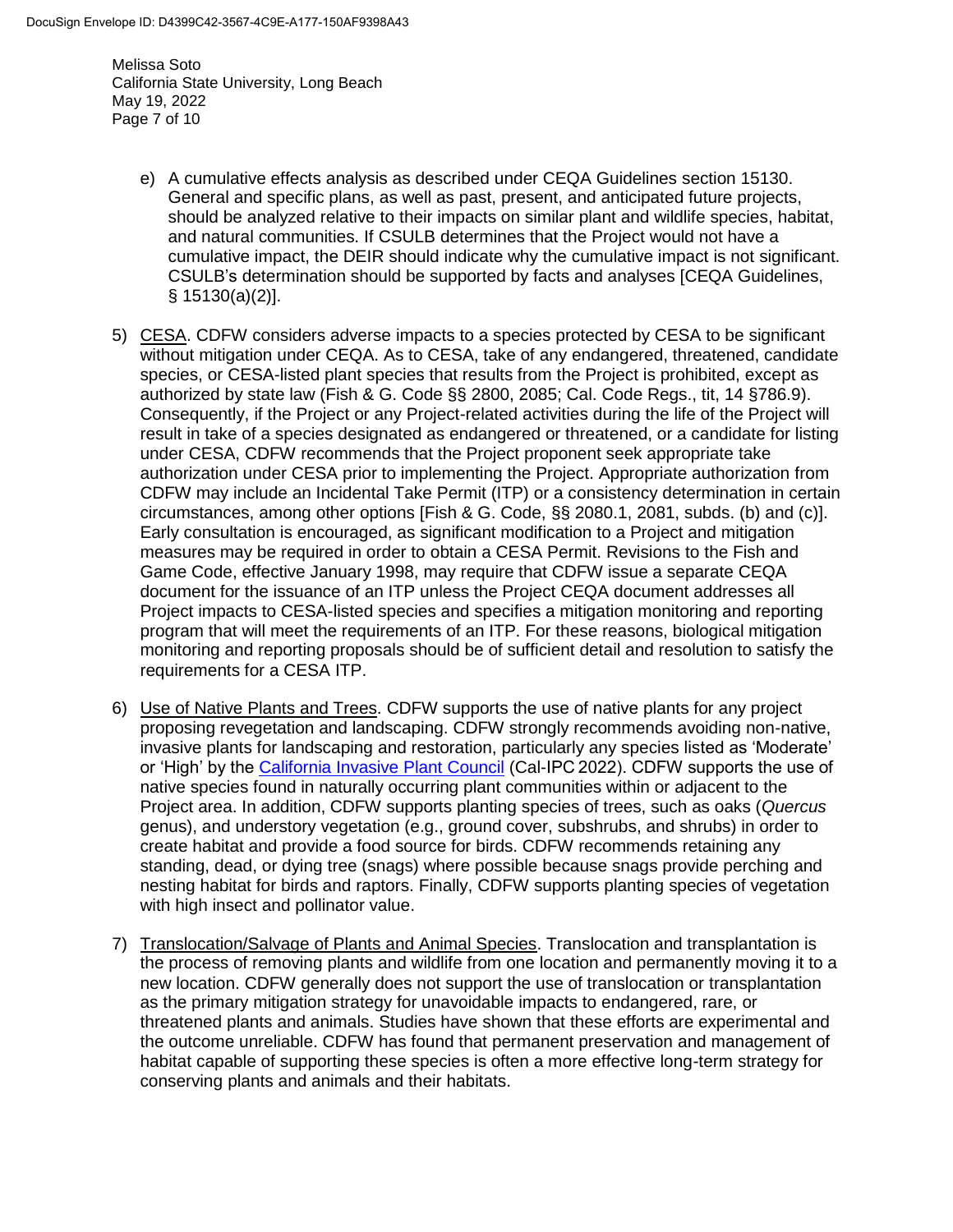Melissa Soto California State University, Long Beach May 19, 2022 Page 8 of 10

- 8) Compensatory Mitigation. The DEIR should include compensatory mitigation measures for the Project's significant direct and indirect impacts to sensitive and special status plants, animals, and habitats. Mitigation measures should emphasize avoidance and minimization of Project-related impacts. For unavoidable impacts, on-site habitat restoration or enhancement should be discussed in detail. If on-site mitigation is not feasible or would not be biologically viable and therefore inadequate to mitigate the loss of biological functions and values, off-site mitigation through habitat creation and/or acquisition and preservation in perpetuity should be addressed. Areas proposed as mitigation lands should be protected in perpetuity with a conservation easement and financial assurance and dedicated to a qualified entity for long-term management and monitoring. Under Government Code, section 65967, the Lead Agency must exercise due diligence in reviewing the qualifications of a governmental entity, special district, or nonprofit organization to effectively manage and steward land, water, or natural resources on mitigation lands it approves.
- 9) Long-term Management of Mitigation Lands. For proposed preservation and/or restoration, the DEIR should include measures to protect the targeted habitat values from direct and indirect negative impacts in perpetuity. The objective should be to offset Project-induced qualitative and quantitative losses of wildlife habitat values. Issues that should be addressed include (but are not limited to) restrictions on access, proposed land dedications, monitoring and management programs, control of illegal dumping, water pollution, and increased human intrusion. An appropriate non-wasting endowment should be set aside to provide for long-term management of mitigation lands.
- 10) Wetland Resources. CDFW, as described in Fish and Game Code section 703(a), is guided by the Fish and Game Commission's (Commission) policies. The [Wetlands Resources](https://fgc.ca.gov/About/Policies/Miscellaneous) policy the Commission "…seek[s] to provide for the protection, preservation, restoration, enhancement and expansion of wetland habitat in California" (CFGC 2020). Further, it is the policy of the Fish and Game Commission to strongly discourage development in or conversion of wetlands. It opposes, consistent with its legal authority, any development or conversion that would result in a reduction of wetland acreage or wetland habitat values. To that end, the Commission opposes wetland development proposals unless, at a minimum, project mitigation assures there will be 'no net loss' of either wetland habitat values or acreage. The Commission strongly prefers mitigation which would achieve expansion of wetland acreage and enhancement of wetland habitat values."
	- a) The Wetlands Resources policy provides a framework for maintaining wetland resources and establishes mitigation guidance. CDFW encourages avoidance of wetland resources as a primary mitigation measure and discourages the development or type conversion of wetlands to uplands. CDFW encourages activities that would avoid the reduction of wetland acreage, function, or habitat values. Once avoidance and minimization measures have been exhausted, a project should include mitigation measures to assure a "no net loss" of either wetland habitat values, or acreage, for unavoidable impacts to wetland resources. Conversions include, but are not limited to, conversion to subsurface drains, placement of fill or building of structures within the wetland, and channelization or removal of materials from the streambed. All wetlands and watercourses, whether ephemeral, intermittent, or perennial, should be retained and provided with substantial setbacks, which preserve the riparian and aquatic values and functions benefiting local and transient wildlife populations. CDFW recommends mitigation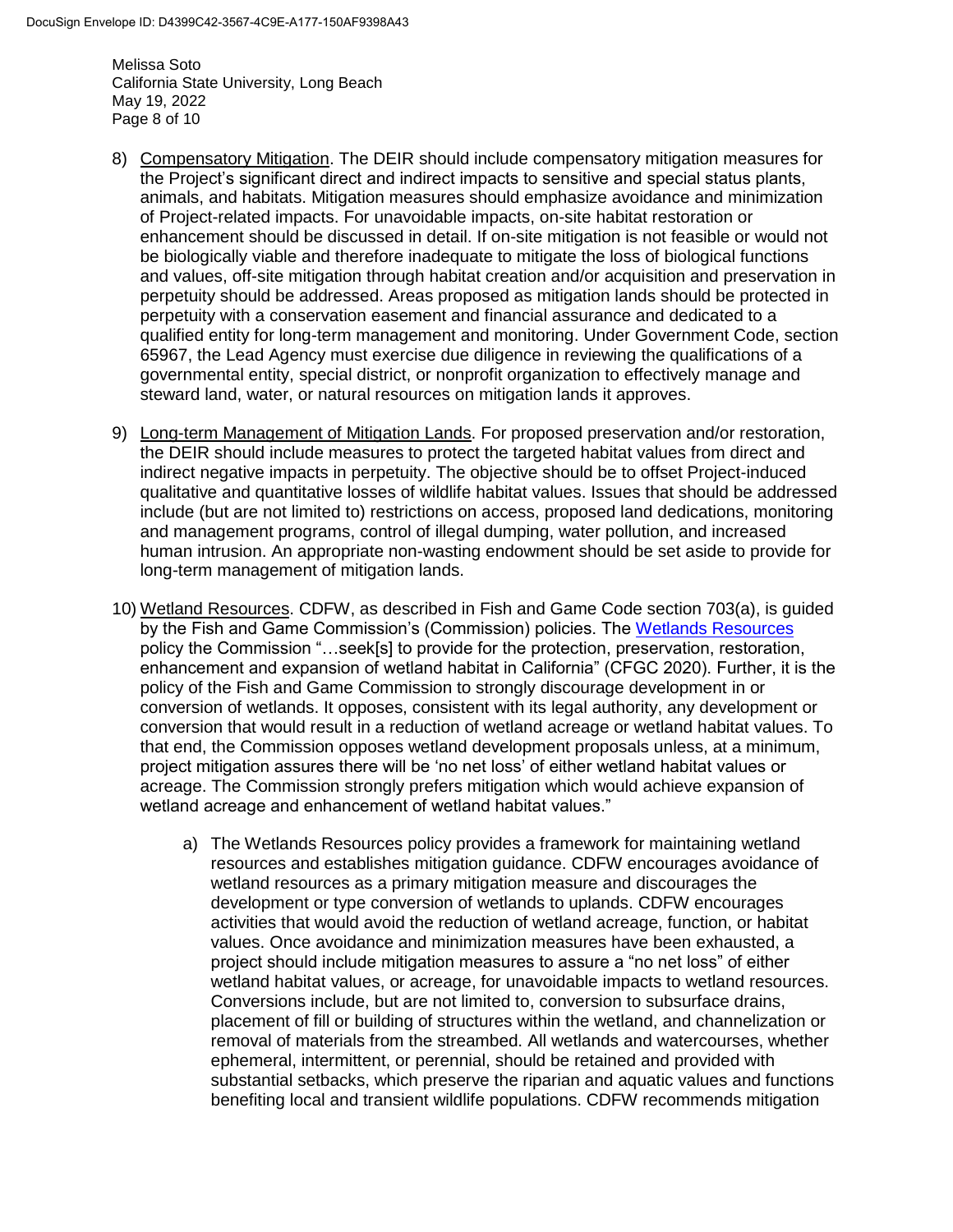Melissa Soto California State University, Long Beach May 19, 2022 Page 9 of 10

> measures to compensate for unavoidable impacts be included in the DEIR and these measures should compensate for the loss of function and value.

b) The Fish and Game Commission's Water policy guides CDFW on the quantity and quality of the waters of this State that should be apportioned and maintained respectively so as to produce and sustain maximum numbers of fish and wildlife; to provide maximum protection and enhancement of fish and wildlife and their habitat; encourage and support programs to maintain or restore a high quality of the waters of this State; prevent the degradation thereof caused by pollution and contamination; and, endeavor to keep as much water as possible open and accessible to the public for the use and enjoyment of fish and wildlife. CDFW recommends avoidance of water practices and structures that use excessive amounts of water, and minimization of impacts that negatively affect water quality, to the extent feasible (Fish & G. Code, § 5650).

#### **Conclusion**

We appreciate the opportunity to comment on the NOP for the California State University, Long Beach Master Plan Update Project to assist the California State University of Long Beach in identifying and mitigating Project impacts on biological resources. If you have any questions or comments regarding this letter, please contact Nicole Leatherman, Environmental Scientist, at [Nicole.Leatherman@wildlife.ca.gov](mailto:Nicole.Leatherman@wildlife.ca.gov) or (858)-761-8020.

Sincerely,

DocuSigned by: 1 J

-<br>B6E58CFE24724F5... Erinn Wilson-Olgin Environmental Program Manager I South Coast Region

ec: CDFW

Erinn Wilson-Olgin, Los Alamitos – [Erinn.Wilson-Olgin@wildlife.ca.gov](mailto:Erinn.Wilson-Olgin@wildlife.ca.gov) Victoria Tang, Los Alamitos – [Victoria.Tang@wildlife.ca.gov](mailto:Victoria.Tang@wildlife.ca.gov) Ruby Kwan-Davis, Los Alamitos – [Ruby.Kwan-Davis@wildlife.ca.gov](mailto:Ruby.Kwan-Davis@wildlife.ca.gov) Felicia Silva, Los Alamitos - [Felicia.Silva@wildlife.ca.gov](mailto:Felicia.Silva@wildlife.ca.gov) Julisa Portugal, Los Alamitos – [Julisa.Portugal@wildlife.ca.gov](mailto:Julisa.Portugal@wildlife.ca.gov) Fritz Rieman, Los Alamitos – [Frederic.Rieman@wildlife.ca.gov](mailto:Frederic.Rieman@wildlife.ca.gov) Cindy Hailey, San Diego – Cindy.Hailey@wildlife.ca.gov CEQA Program Coordinator, Sacramento – [CEQACommentLetters@wildlife.ca.gov](mailto:CEQACommentLetters@wildlife.ca.gov)  State Clearinghouse, Office of Planning and Research – [State.Clearinghouse@opr.ca.gov](mailto:State.Clearinghouse@opr.ca.gov)

#### **References:**

[CDFW] California Department of Fish and Wildlife. 2021. Lake and Streambed Alteration Program. Available from:<https://wildlife.ca.gov/Conservation/LSA>